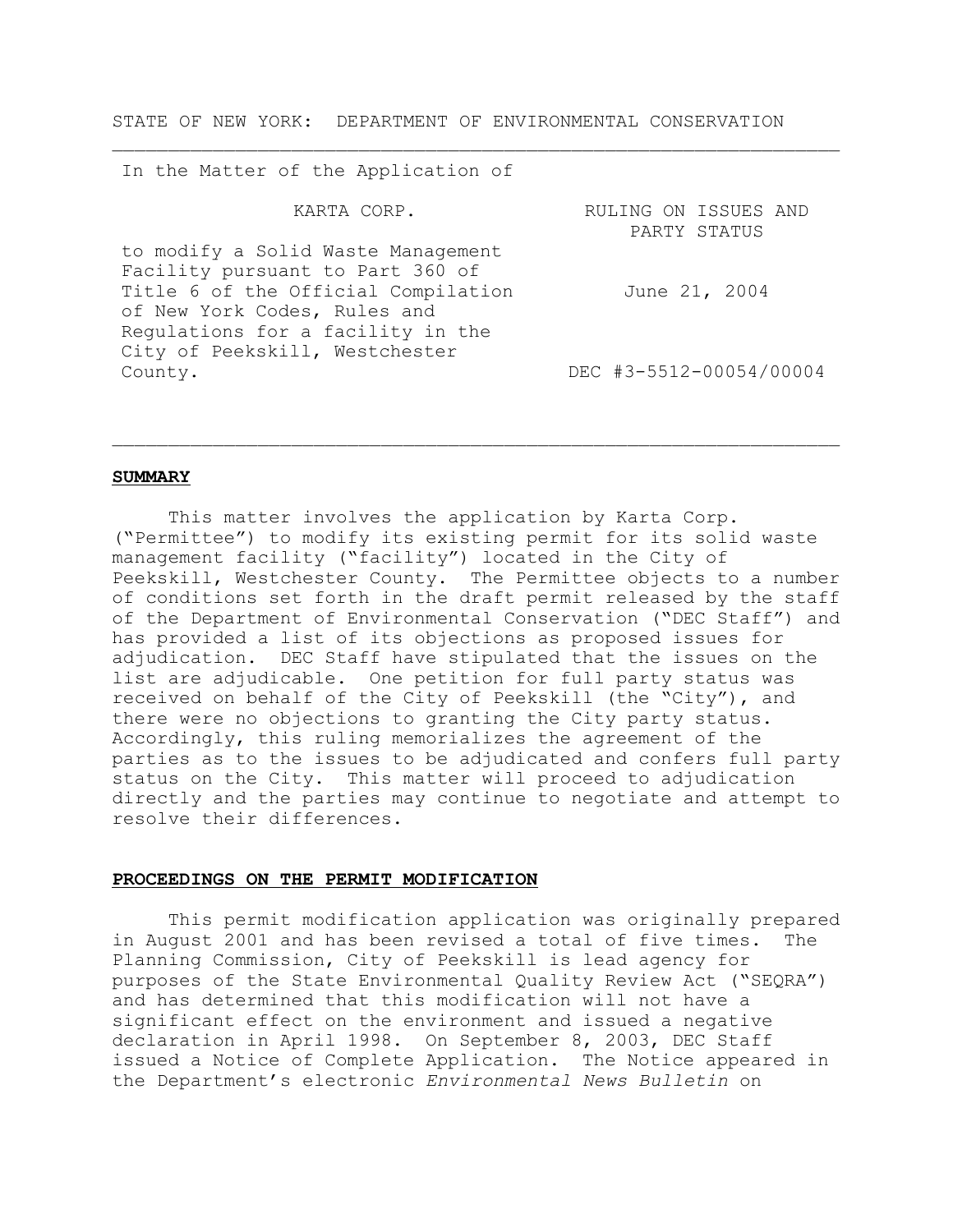September 17, 2003, the local *Pennysaver* on September 17, 2003 and *The Journal News* on September 13, 2003.

By letter dated September 23, 2003, the City informed DEC Staff that it opposed the Permittee's request to operate 24 hours a day. The letter also informed DEC Staff that the City's Special Use Permit, which authorized operation of the facility, had been revoked and that the City had been enjoined from enforcing revocation by a bankruptcy court.

By letter dated November 7, 2003, DEC Staff notified the Permittee that the permit modification application was being referred for an administrative hearing because there was a reasonable likelihood that the permit applied for will be denied or could be granted only with major modifications (see 6 NYCRR 621.7(b)).

On December 24, 2003, the referral was received in the Office of Hearings and Mediation Services ("OHMS") and Administrative Law Judge ("ALJ") P. Nicholas Garlick was assigned to the matter.

On December 29, 2003, during a conference call regarding this matter, a request for a five week delay was granted to allow for negotiations. A second conference call took place on February 2, 2004. By letter dated February 5, 2004, the ALJ informed the parties that the Notice of Hearing would not be published until after DEC Staff produced a draft permit. By letter dated February 10, 2004, DEC Staff sought to have the Chief ALJ direct publication of the Notice, before a draft permit was available. By letter dated February 17, 2004, the Permittee wrote in opposition to DEC Staff's request. By letter dated February 25, 2004, Chief ALJ McClymonds informed the parties that he would not interfere with the ALJ's decision.

By letter dated March 15, 2004, DEC Staff informed the ALJ that it would oppose permit issuance for the pending application and that in this case no draft permit was needed before Notice would be published.

On April 7, 2004, the Notice of Legislative Public Hearing and Notice of Issues Conference was published in the *Environmental Notice Bulletin*. The Notice was published in the *Journal News* on April 8, 2004. The ALJ also required supplemental publication of the Notice in the *Pennysaver* on April 21, 2004, and in the Spanish language *Pennysaver* on the same date.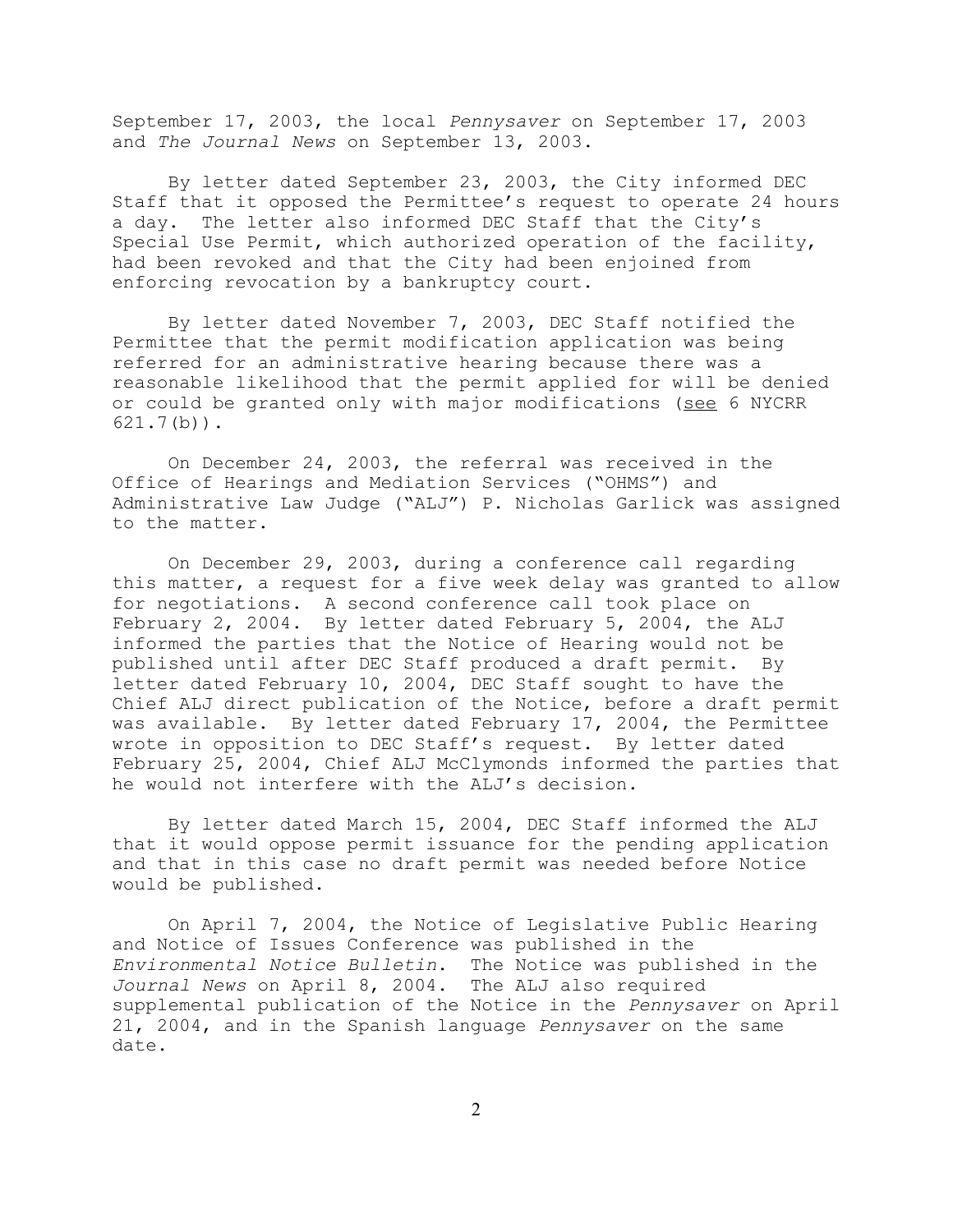A legislative hearing was held on April 29, 2004, in the Council Chambers, Peekskill City Hall, 840 Main Street, Peekskill, NY. The first speaker was a representative of the Permittee who described the proposed permit modification. Second, the Regional Attorney for DEC Region 3 spoke regarding DEC Staff's concerns and opposition to the Permittee's request. Third, the City's Acting General Counsel related the City's concerns with the proposed modification, including the hours of operation, the quantity of waste handled at the site, noise, and the need to enclose the facility. Two members of the public then spoke: Mr. Alex Lamas spoke in opposition to the garbage dump on South Street and discussed the fact that the Charles Point neighborhood was becoming more desirable; and Ms. Joanne Rizzo, a neighbor of the facility, spoke in opposition to the permit modification and detailed her experience with dust and smells from the facility interfering with her enjoyment of her property.

By letter dated April 30, 2004, the City petitioned for full party status and proposed five issues for adjudication, including concerns with respect to: hours of operation; intensity of use of the site; requiring the facility to be enclosed; activities conducted within structures at the facility; and noise, smells and dust.

By letter dated May 7, 2004, DEC Staff informed the ALJ that DEC Staff was in the process of developing a draft permit and that such document may not be ready before the issues conference. On May 12, 2004, DEC Staff produced a draft permit.

An issues conference was held on May 13, 2004 in the Council Chambers, Peekskill City Hall, 840 Main Street, Peekskill, New York. By operation of law, the Permittee and DEC Staff are automatically full parties to the proceeding (see 6 NYCRR  $624.5(a)$ .

DEC Staff appeared through Vincent Altieri, Esq., Regional Attorney, DEC Region 3. Also in attendance were: Jonah Triebwasser, Esq., Deputy Regional Attorney; Michael Merriman, Permit Analyst; Ken Grzyb, Region 3 Solid Waste Engineer; David Pollock, Solid Waste Engineer; Jennifer Hesse, Assistant Regional Attorney; Larry Ricci, Environmental Monitor; Will Myers, Environmental Monitor; and Don Weiss, Environmental Monitor.

The Permittee appeared through Paul D. Casowitz, Esq., of the law firm Sive, Paget & Riesel, P.C. Also in attendance were: Kenneth Cartalemi of Karta Corp.; and Ken Gelte, an engineer for Karta Corp.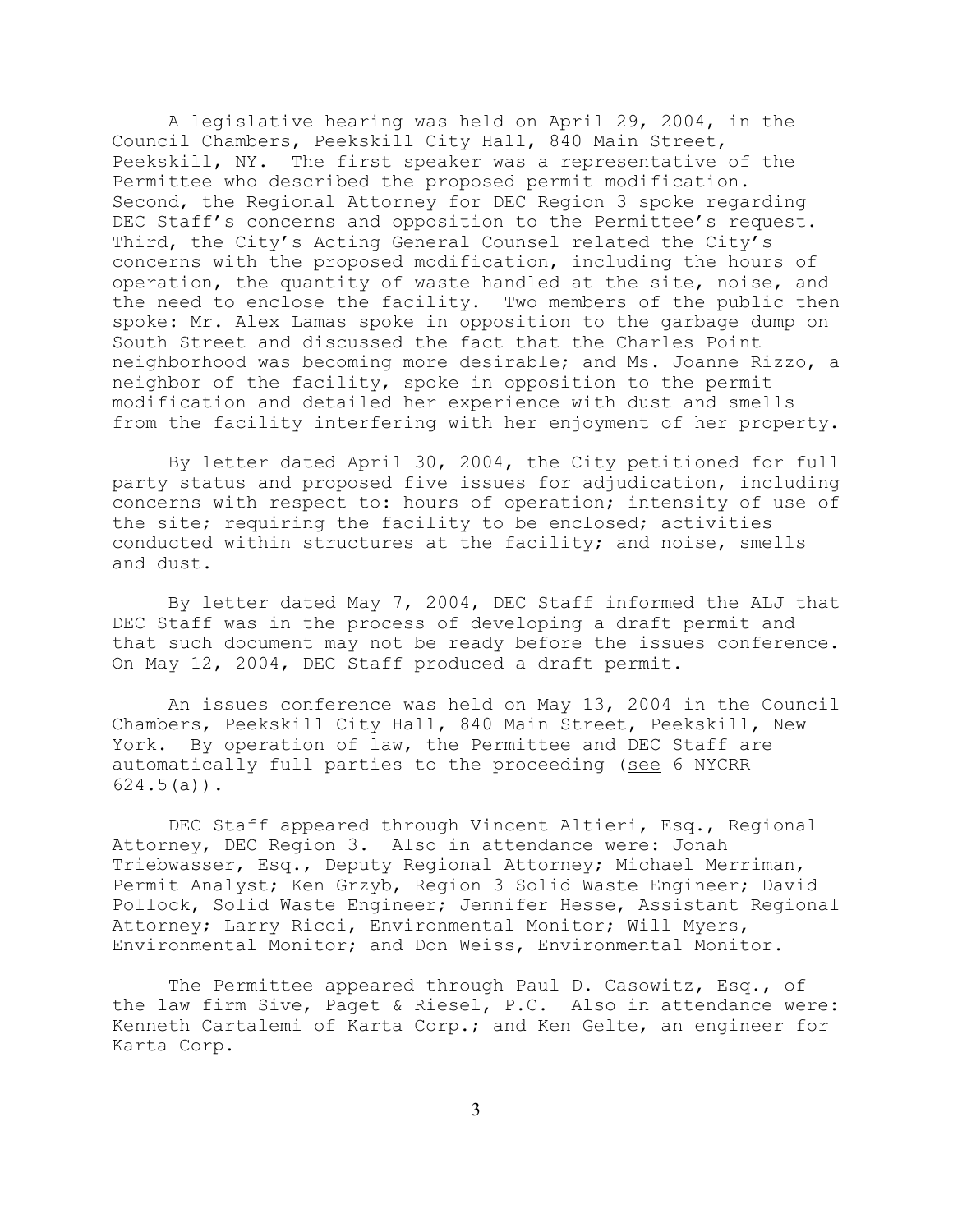A single petition for party status was filed by the City of Peekskill. The City appeared through its acting general counsel, William J. Florence, Esq. Also in attendance was David Greener, the Director of City Services.

At the issues conference, both the Permittee and the City indicated that they were unable to respond to the draft permit because they had only received the permit the day before. The ALJ then ruled that an additional notice was necessary to announce the availability of the draft permit, allowing public comment on the draft permit, and reconvening the issues conference.

Following the May 13, 2004, issues conference, a site visit occurred. Representatives of DEC Staff, the Permittee and the City accompanied the ALJ during the site visit.

A Notice of Availability of Draft Permit and Notice of Continued Issues Conference, scheduled for June 17, 2004, was published in the *Environmental Notice Bulletin* on May 17, 2004, and in the *Journal News*, on May 19, 2004.

On June 15, 2004, a conference call took place among the parties, the ALJ and the City. The City reported that nearly all issues between the City and the Permittee had been resolved, except for the issue of hours of operation, but that the City continued to have an interest in the outcome of the DEC administrative hearing process.

On June 16, 2004, the Permittee provided a detailed issues list which included all disputes with DEC Staff regarding substantial terms and conditions of the draft permit. DEC Staff stipulated that all the identified issues met the standards for adjudication.

By letter dated June 16, 2004, the ALJ cancelled the continuation of the issues conference, since all issues had been either resolved or previously identified.

The record closed with the receipt of the issues list from the Permittee on June 16, 2004.

On June 17, 2004, another conference call took place, which established the weeks of August 9 and August 16, 2004, as the dates for the adjudicatory hearing. The parties continue to negotiate to narrow and resolve outstanding issues.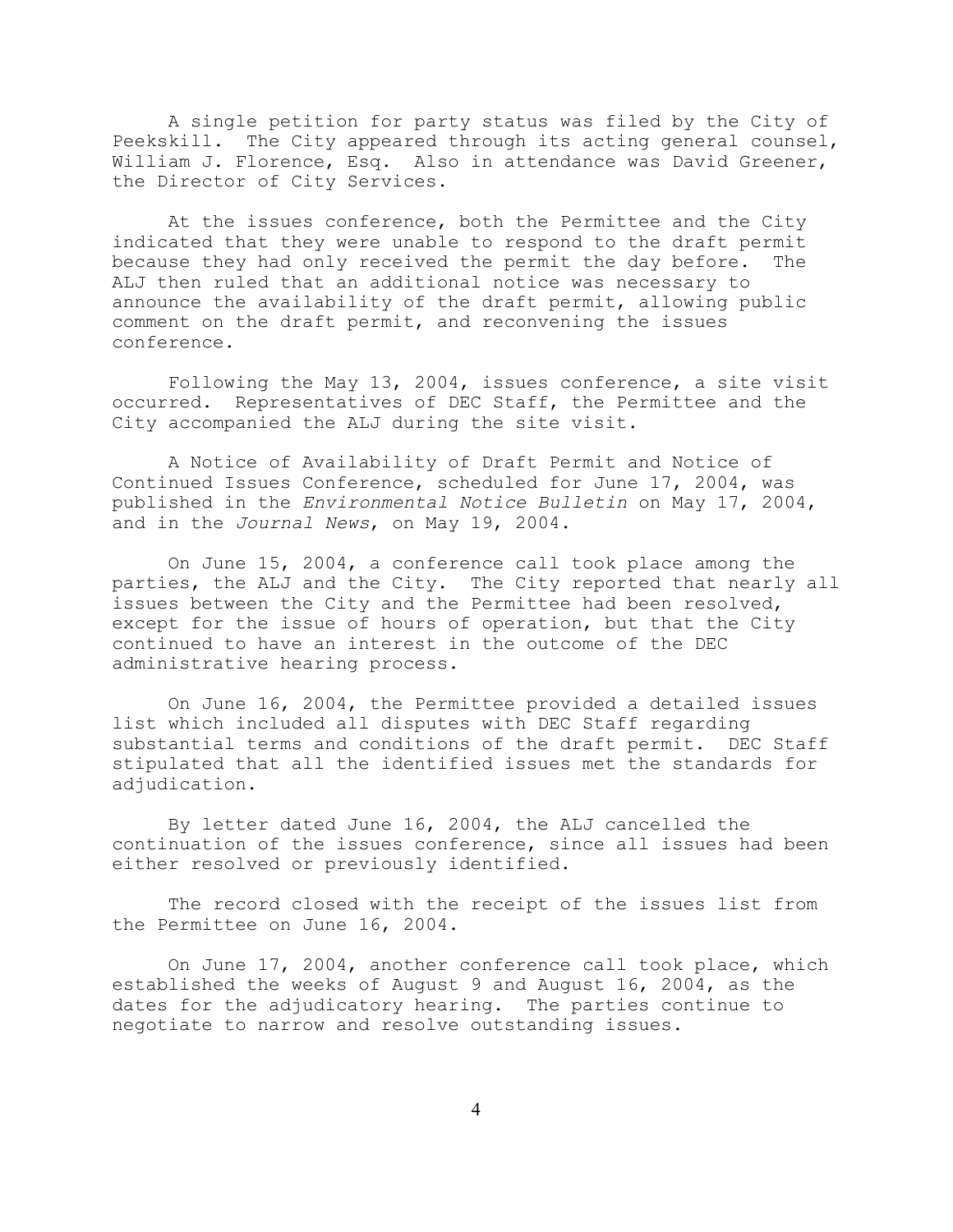#### **ISSUES PROPOSED FOR ADJUDICATION**

As stated above, the Permittee provided a list of 36 issues it proposes for adjudication in a letter dated June 16, 2004. DEC Staff has stipulated that these issues meet the standards for adjudication. The text of the Permittee's letter is attached to this ruling as an appendix. Since there is no controversy regarding the issues for adjudication, all issues identified by the Permittee are advanced to adjudication. It is recognized that some, if not many, of these issues are relatively minor and should be resolved during negotiations.

#### **PARTY STATUS**

As stated above, only the City of Peekskill has petitioned for party status in this matter. At the issues conference, both DEC Staff and the Permittee stated that they did not oppose granting party status to the City. While it is reported that the City and the Permittee have resolved almost all of their differences, the issues identified by the City in its petition are similar to those identified by the Permittee and advanced to adjudication. Accordingly, the City is granted full party status in this matter to participate as it deems necessary to develop a full record on all issues to aid the Commissioner in making a final decision on the pending permit modification application.

#### **APPEALS**

Pursuant to 6 NYCRR 624.6(e) and 624.8(d), these rulings on party status and issues may be appealed in writing to the Commissioner and such appeals are to be filed with the Commissioner in writing within five days of the disputed ruling.

The parties are to transmit copies of any appeals and replies to all persons on the service list at the same time and in the same manner as they are sent to the Commissioner, with two copies being sent to my address. Service by fax is not authorized.

 $\sqrt{s}/$ Albany, New York P. Nicholas Garlick June 21, 2004 Administrative Law Judge

Attachment: Applicant's letter dated June 16, 2004.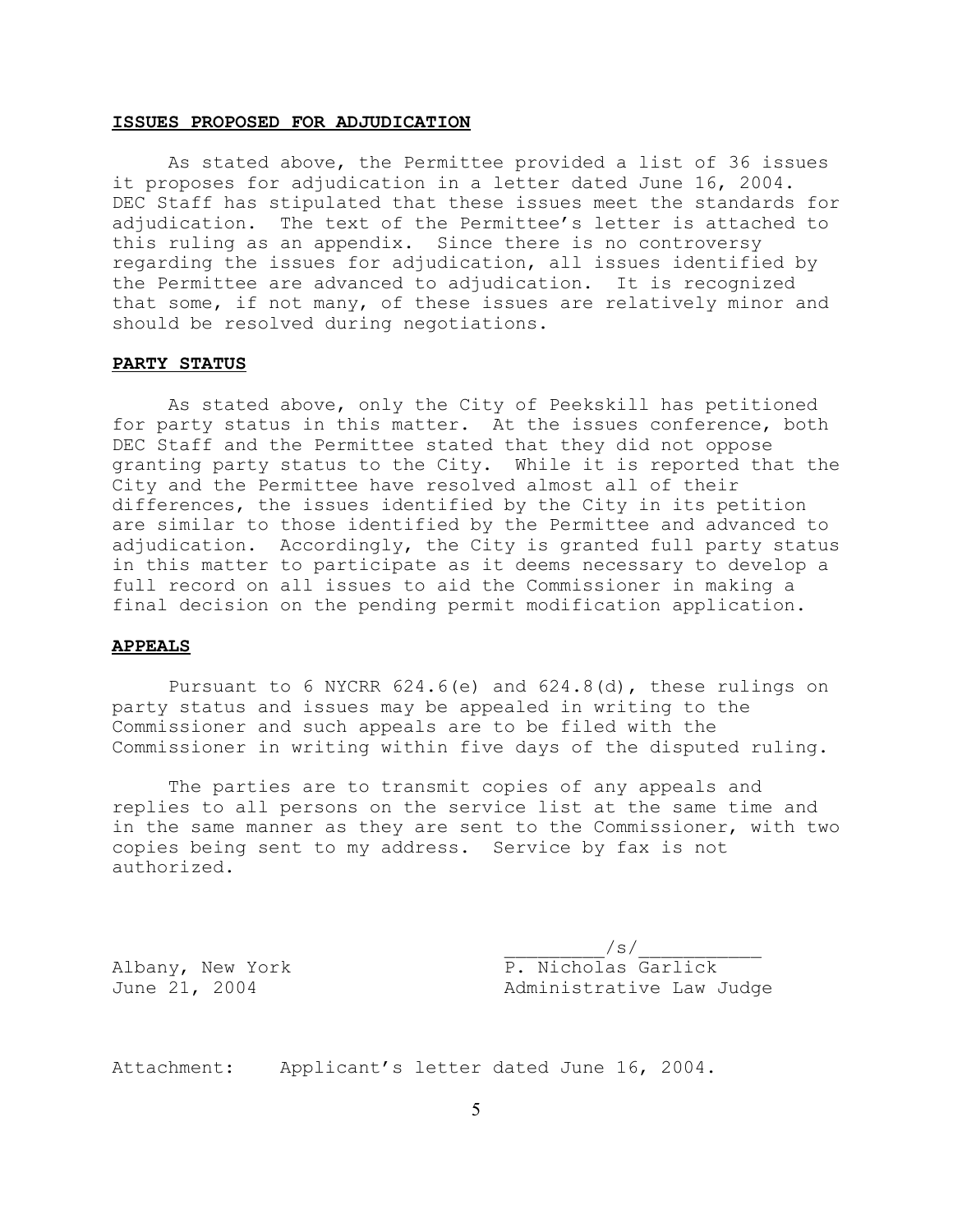To: Paul Casowitz, Esq. Sive, Paget, & Riesel 460 Park Avenue New York, NY 10022-1906

> Vincent Altieri, Esq. Regional Attorney NYSDEC, Region 3 21 South Putt Corners Road New Paltz, NY 12561-1696

> William J. Florence, Esq. Acting Corporation Counsel City Hall 840 Main Street Peekskill, NY 10566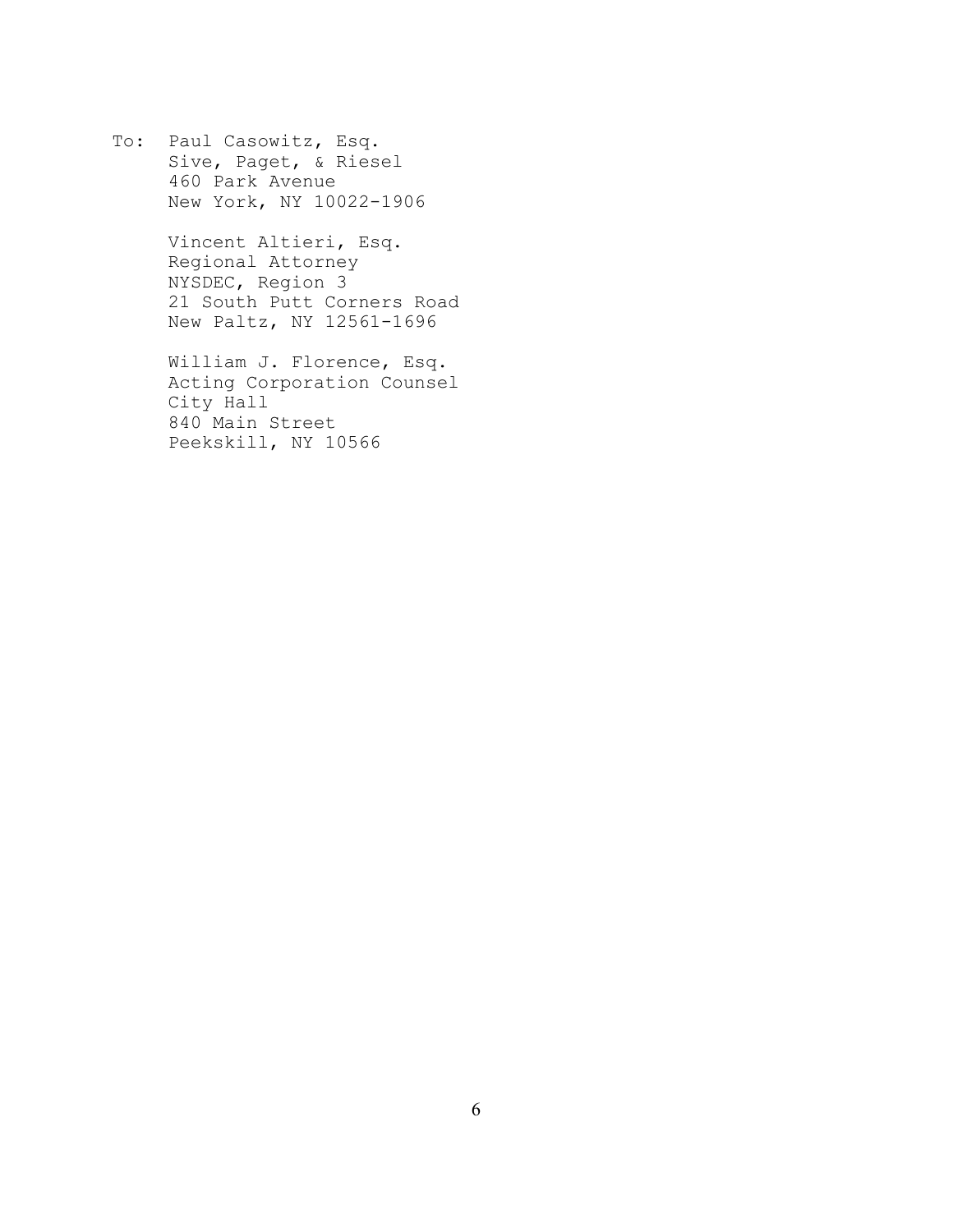June 16, 2004

# **VIA FIRST CLASS MAIL**

P. Nicholas Garlick Administrative Law Judge NYS Department of Environmental Conservation 625 Broadway,  $1<sup>st</sup> Floor$ Albany, New York 12233-1550

## **Re: In the Matter of Karta Corp. DEC Permit No. 3-5512-0005-0004**

Dear Judge Garlick:

Pursuant to the Department's Uniform Rules of Procedure, 6 NYCRR PART 621, this letter presents the issues that Karta Corp., the permittee, proposes for adjudication concerning the above captioned permit.

The comments are keyed to the paragraph numbers of the May 12, 2004, draft permit prepared by the DEC staff.

### 1. Required Submittals and Submittal Procedures

The draft permit calls for five copies of every permit submittal: three copies to Region 3; one copy to the Division of Solid and Hazardous Materials; and one copy to the Westchester County Department of Environmental Facilities. This requirement applies to each and every submittal, including those made on a weekly basis. Karta objects to the requirement as unnecessary, not required by the regulations, and serving no useful purpose other than to contribute to wasteful proliferation of paper. Moreover, Karta questions whether all of the recipients need or even want to receive these reports. It appears that this requirement may be boiler plate language copied from a permit for a different type of facility.

### 4. Sewer Discharge

Karta discharges sanitary waste water to the sewer system of the City of Peekskill. Karta's site plan approval, issued by the City of Peekskill, authorizes the facility to discharge wastewater into its sewer system. The Peekskill sewer system utilizes a POTW operated by the Westchester County Department of Environmental Facilities ("WCEF"). The WCEF inspected the Karta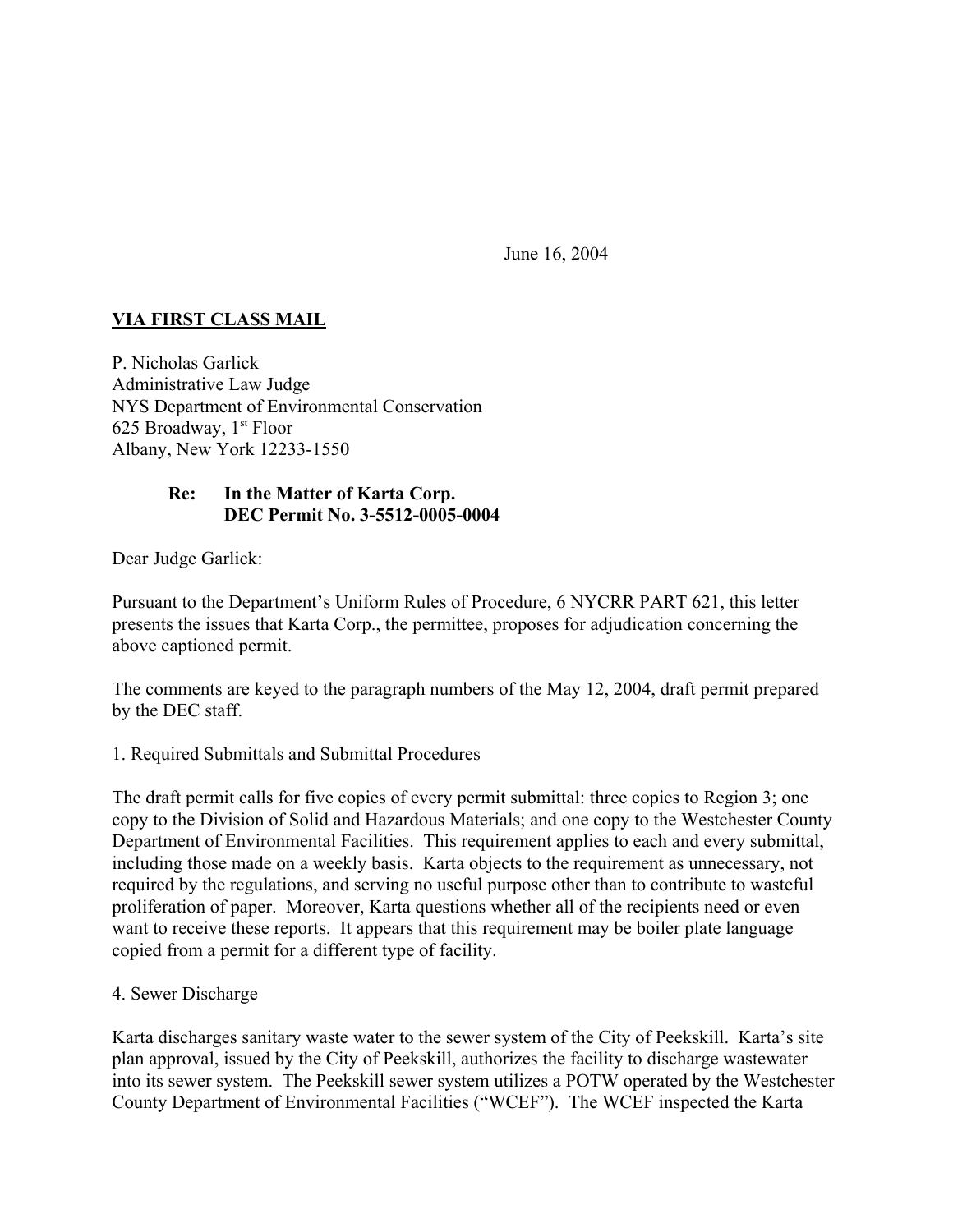facility in November of 2003, and reviewed the Pretreatment Program Industrial Survey Questionnaire, submitted by Karta in January 2004, and has confirmed that no permit issued by the WCEF is required for the discharge from the Karta facility. This information has been previously communicated to Mr. Merriman in connection with the permit application by Karta's consulting engineer. The WCEF has declined request to issue a letter confirming that no permit is required; however, the DEC may confirm this fact by calling Mr. Robert Cea of the WCEF at (914) 813-5406.

## 7. Equipment Location

Certain materials handling equipment, such as excavators and other mobile equipment are used in all locations. Karta will comply and identify such equipment in its response. Other processing equipment may be used in more than one location in which case Karta shall identify such locations.

### 8. Construction Certification

A PE will certify that construction is in conformance with approved plans and applicable NYS Building Codes, including ventilation requirements. It is not reasonable to require a PE to certify that all buildings "have proper ventilation and the air quality within the building will be safe for all employees." This is not an objective standard, is outside the scope of a PE's qualifications, nor is it consistent with the Part 360 regulations.

## 11. Reporting

Weekly reporting is burdensome, not required by the Part 360 regulations and duplicative of the requirements of paragraph 10 of the draft permit. In addition, the presence of an on-site monitor, funded by Karta, provides for contemporaneous review of all Karta operations and operating records.

### 12. Tracking Form

Karta is primarily a recycling facility that primarily accepts C&D debris with a high recyclable content, materials constituting clean fill, and MSW with a high recyclable content. Karta does not object to the Tracking form for materials, other than substitute aggregate which is authorized to enter into the stream of commerce. Karta also maintains that recyclables not intended for fill purposes, such as paper, metals, cardboard, glass, and shredded tires should be exempt from this requirement. Imposing a tracking form requirement on these commodities would interfere with the marketing of such materials, some of which are destined for overseas markets and thereby frustrating the recycling objective of the Department's own policy.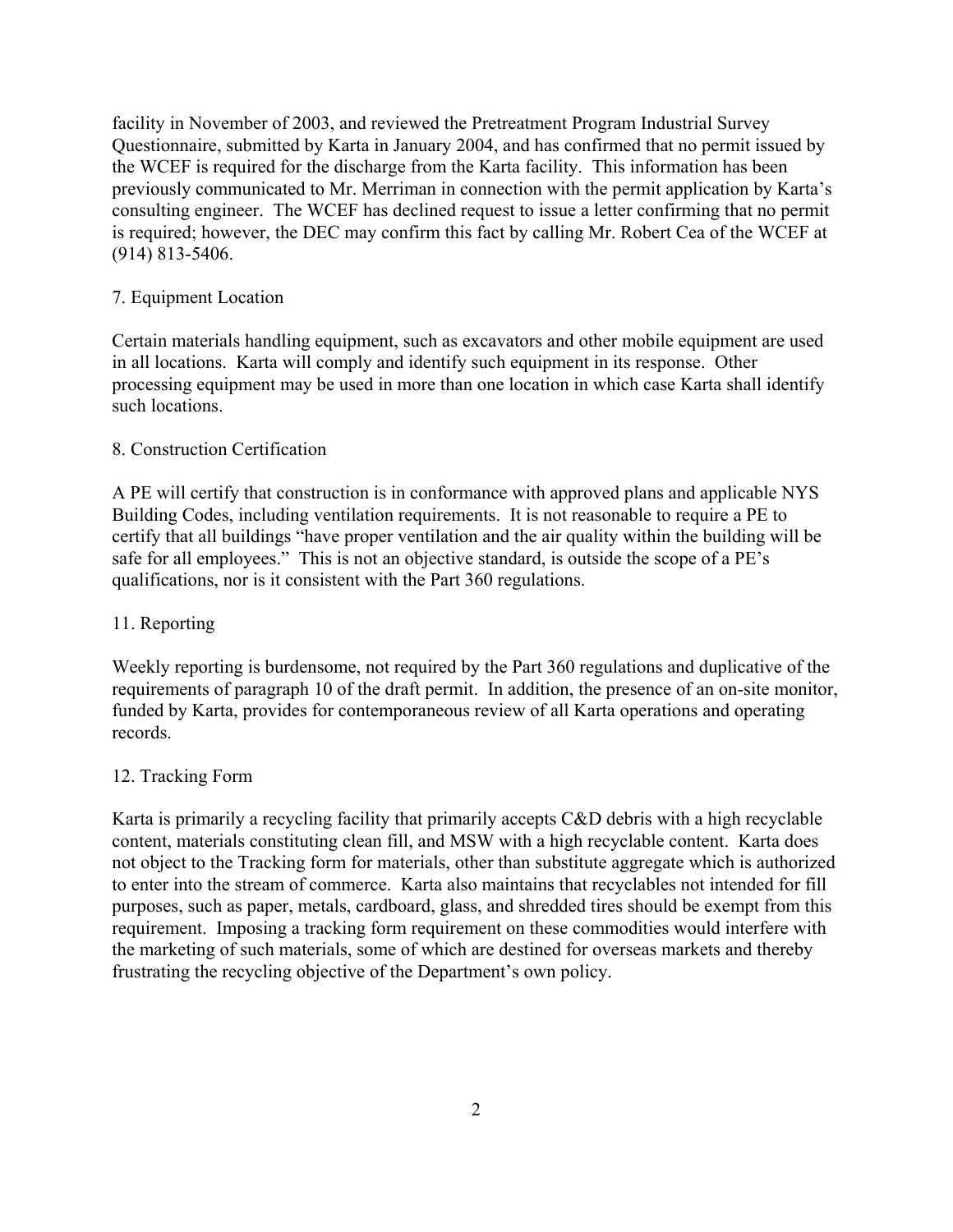13. Ultimate Disposal of Solid Waste

Marketable recyclables recovered from solid waste should not be treated as solid waste, including, glass, metal, uncontaminated wood or wood products, substitute aggregate or material authorized under a generic (non-site specific BUD pursuant to the Part 360 regulations (360-  $1.15(b)$ ).

### 15. End User Form

Karta objects to the requirement for an End User Form with respect to materials meeting the requirements of Part 360-1.15(b)-(d) which are no longer be classified as solid waste.

### **NOTIFICATION**

16. Notification with respect to damage should only apply to substantial damage adversely affecting compliance with the permit, creating a hazard to property or a risk of bodily injury, or nuisance.

17. The language of the proposed permit would prevent the permittee from taking action consistent with its permit, responding to equipment breakdowns or facility damage in a timely manner. The permittee proposes the following revision:

"Notice of the commencement of any on-site activities other than maintenance and activities consistent with its permit and operations manual must be made in writing to the Regional Solid & Hazardous Materials Engineer at least five (5) working days in advance of the activity, or if immediate action is necessary to address an equipment malfunction, as soon as is practicable."

### **CONSTRUCTION**

Preconstruction Reviews of Design Plans

18. The Permittee agrees that any construction shall be in compliance with its permit, applicable building codes and required authorizations, and that as built drawings and a PE certification shall be provided to the Department. The requirement for preconstruction review is not appropriate, not required by the Part 360 regulations for this type of facility, and is burdensome and oppressive.

### 20. Storm Water

The facility's drainage system is fully recognized and authorized by the City of Peekskill Site Plan Approval actions. Further, the facility's drainage system is specifically authorized by the DEC via coverage under the DEC's SPDES General Permit for Storm Water Discharges Associated with Industrial Activity except Construction Activity (Permit No. GP-98-03), including specific DEC review and approval of the facility's Storm Water Pollution Prevention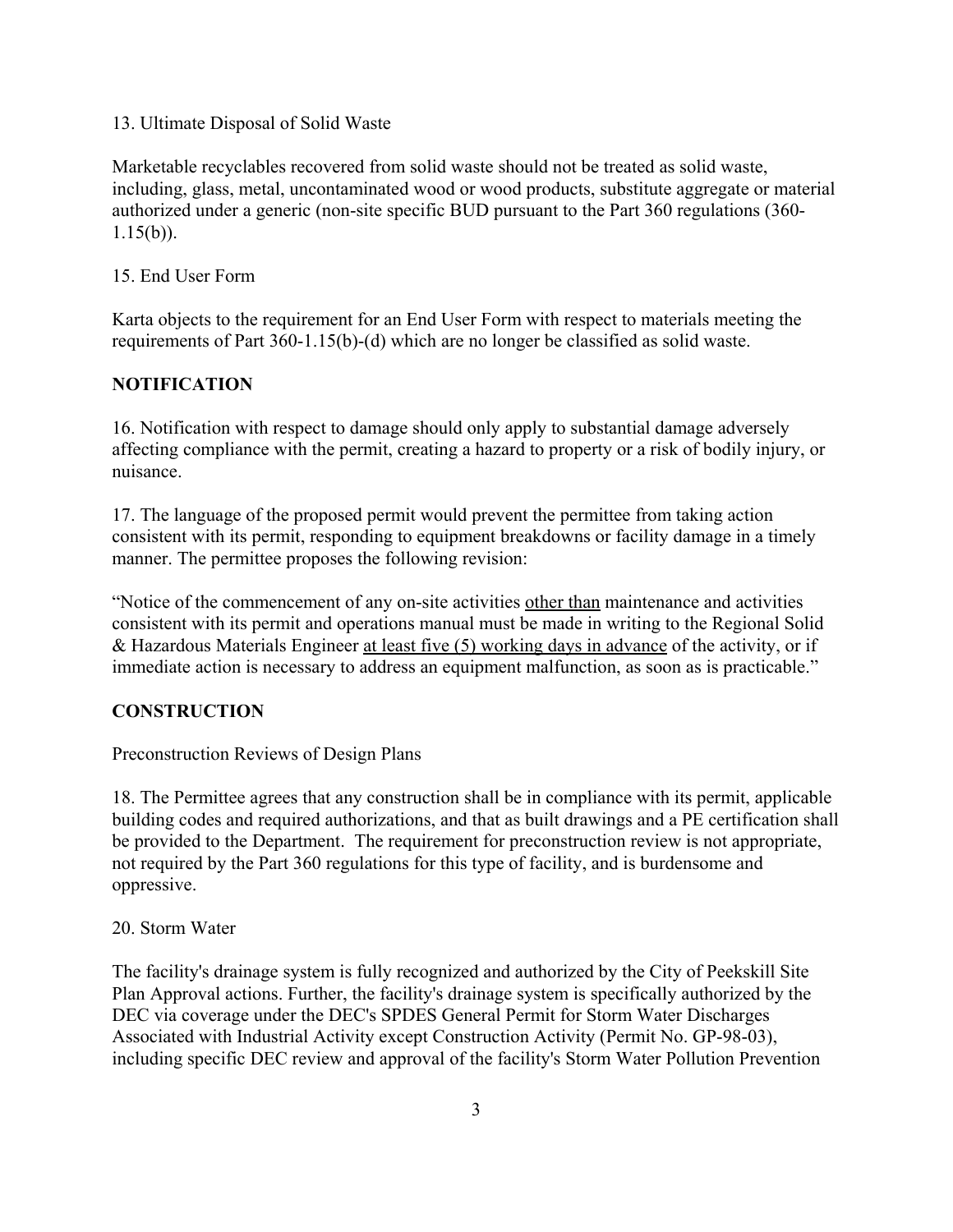Plan (SWPPP) and Storm Water Management Plan (SWMP). Drainage collected within the facility buildings conducting solid waste operations is appropriately directed to the sanitary sewer. The permittee is unaware of any regulations prohibiting the infiltration of storm water into buildings. Accordingly, the permittee objects to a requirement that storm water be prevented from infiltrating into any or all buildings. This appears to be boilerplate language taken from another permit which fails to recognize the approved drainage system at this facility.

## 21. Conveyor System

The covering of the conveyor system is part of the permit submission; Karta objects to a provision requiring pre-construction review of its design drawings. Certification by a PE after construction that the covering has been completed in accordance with the permit and in compliance with applicable building codes will be provided to the Department.

22. Repairs to Buildings 1, 2, 3 and 6

Thirty days to complete repairs is not a reasonable time; the permittee proposes 120 days.

# **OPERATION AND MAINTENANCE**

New Paragraph Proposed By Permittee – Enclose Building 3

Within 120 days permittee shall replace proposed fabric doors at Building 3 with metal doors so as to completely enclose building 3. As built drawings, certified by a PE will be provided to the Department.

24. & 25. Outside Storage of Material

The permittee objects to the prohibition of the outside storage of BUD material, aggregate, and recyclables recovered from waste.

26. Tipping in the Area between Building 3 and Building 6

The Permittee requests that the language be modified to prohibit tipping until the covered roof is in place.

### 27. Fines

Fines associated with clean fill, the recovery of rock, stone, brick, asphalt, concrete, and other materials meeting the requirements of 360-1.15(b) (Generic Bud) are acceptable aggregate and should not be required to be disposed in a landfill. Such a requirement would frustrate the objectives of recycling such material and unnecessarily increase the volume of material required to be landfilled.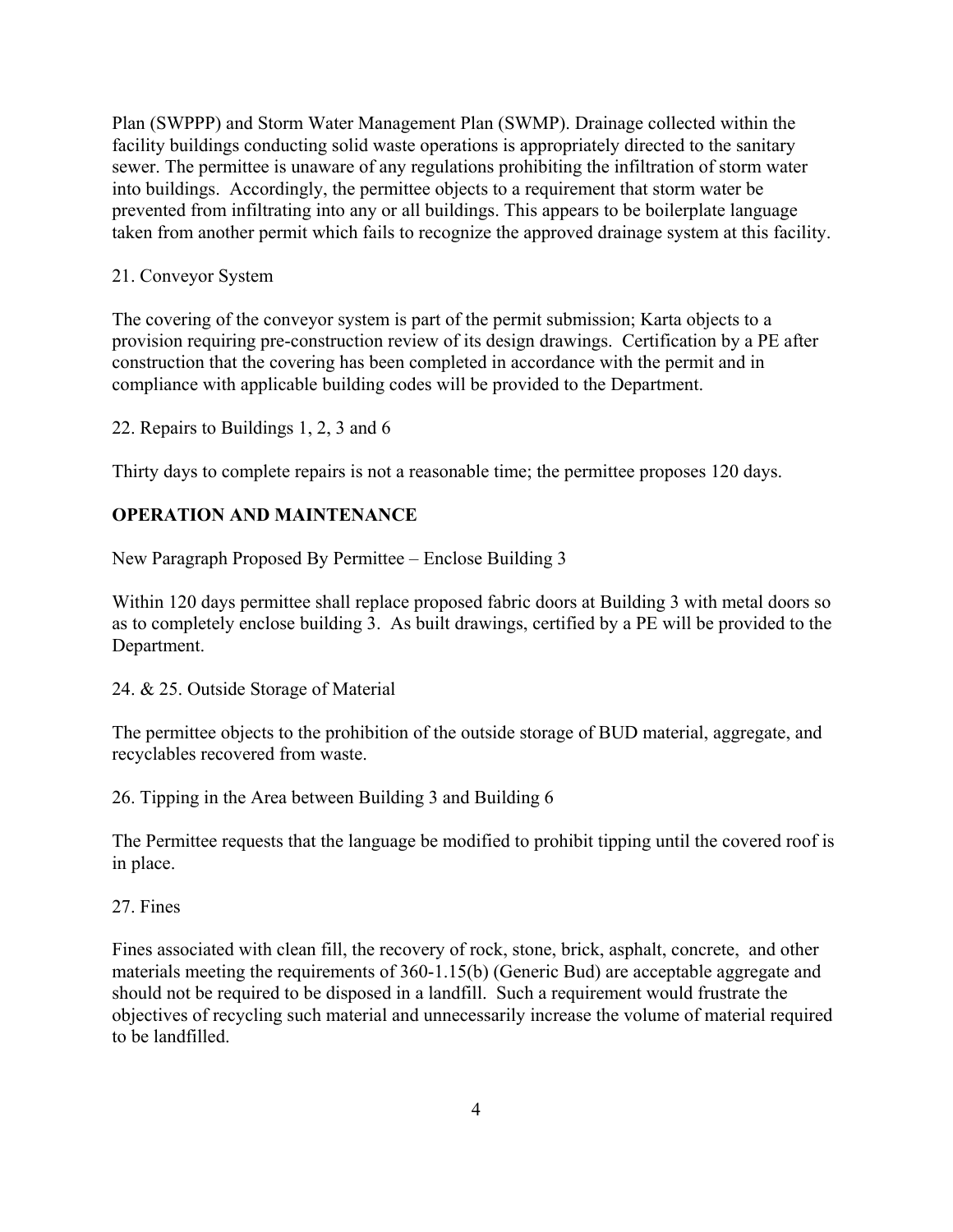### 28. Bud Material

The permittee objects to a blanket prohibition of producing generic BUD material or any condition which purports to revoke specific BUD determinations issued by the Department.

#### 29. Receipt of Material

The permittee requests that the location of materials in Building 3 be modified to allow it flexibility to respond to variations in the composition of incoming material.

[DOORS 12,13,14, C&D; 16, 17 RECYCLABLES INCLUDING MATERIAL RECOVERED FROM MSW RECEIVED AT BUILDING 6; DOOR 15 MAY EITHER BE USED FOR PAPER OR CARDBOARD OR RECYCLABLES (INCLUDING MATERIAL FROM BUILDING 6); 2, PAPER & CARDBOARD ]

#### 30. Tonnage Limits

The permittee proposes a substantial reduction in its permitted tonnage and will accept a cumulative limit of 800 tpd (based on a seven day moving average) with no more than 1000 tpd on any single day. The permittee will demonstrate that the facility can process 800 tpd of each category of material with the exception of source separated and commingled recyclables for which the permittee proposes a limit of 400 tpd. In addition the permittee has a tire shredder and objects to a prohibition on the receipt of tires and proposes to accept tires such that no more than 1000 tires shall be stored at the facility.

### 31. Storage Limits

The permittee objects to a pile height limit within buildings of 15 feet and the proposed storage limitations.

### 32. Operation with Doors Closed

The permittee objects to a requirement that operations be conducted with doors closed. The Part 360 regulations do not require closed doors. Trucks regularly enter and exit buildings making it impractical to open and close doors. The facility has traditionally operated without closed doors and the only historic odor complaints were associated with composting operations which are no longer authorized at the facility. In the case of Building 6, there is insufficient space to allow a truck to dump with the bay doors closed. Karta would not object to a requirement to keep doors closed when trucks are not entering or exiting during the nighttime hours as a means of minimizing noise impacts from ongoing operations.

#### 33. Storm water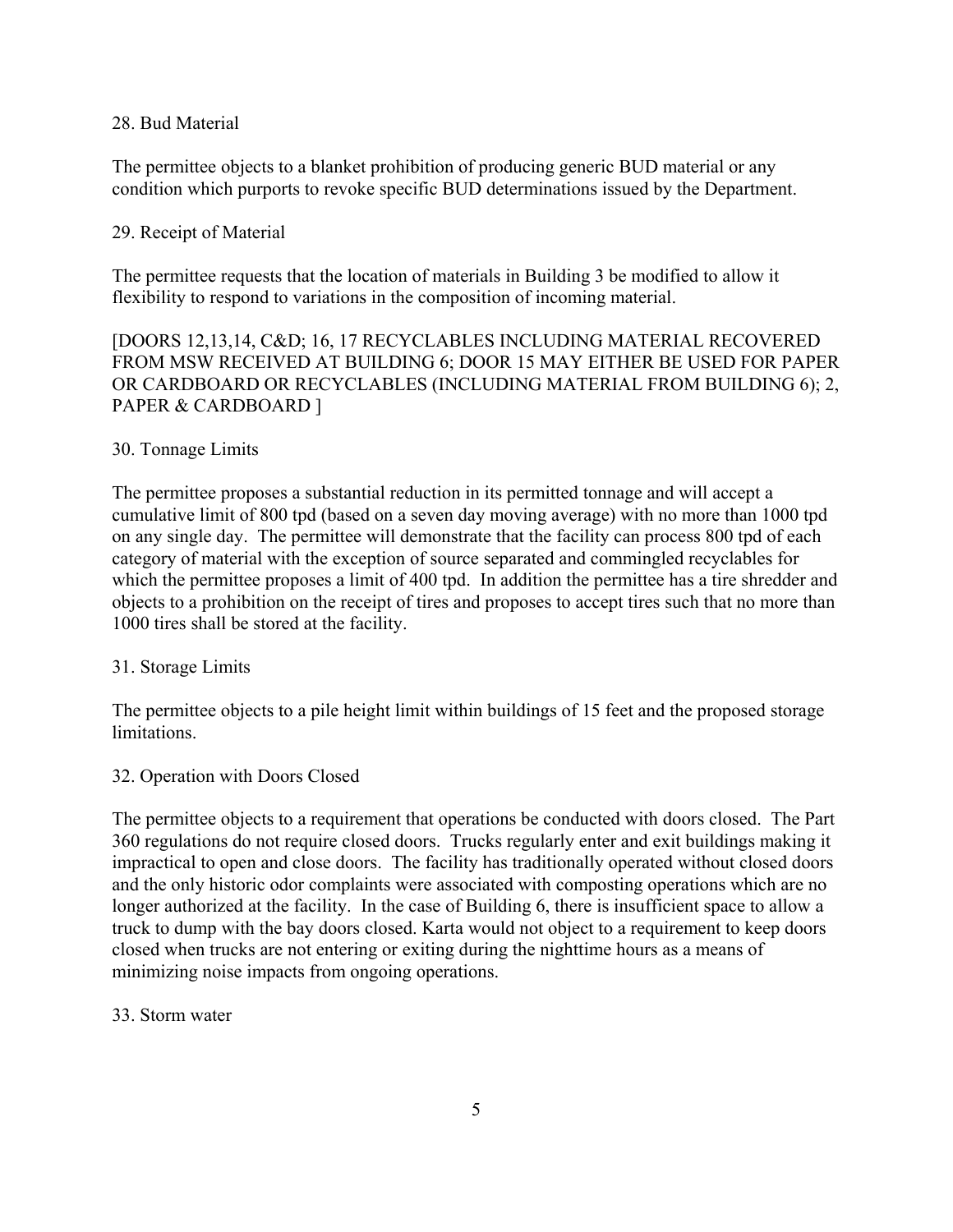The permittee is unaware of any regulations prohibiting storm water to run onto the site. The DEC's purported definition of leachate is inconsistent with Part 360.1.2(b)(98). The facility's drainage system is fully recognized and authorized by the City of Peekskill Site Plan Approval actions. Further, the facility's drainage system is specifically authorized by the DEC via coverage under the DEC's SPDES General Permit for Storm Water Discharges Associated with Industrial Activity except Construction Activity (Permit No. GP-98-03), including specific DEC review and approval of the facility's Storm Water Pollution Prevention Plan (SWPPP) and Storm Water Management Plan (SWMP). Drainage collected within the facility buildings conducting solid waste operations is appropriately directed to the sanitary sewer. The facility's drainage to the sanitary sewer is properly authorized (see response to draft condition 5).

### 34. Floors

It is not practical to sweep and wash tipping floors at the end of each day, since the permittee has proposed 24 hour receipt of material. Tipping floors used for MSW shall be marked so that one half of the floor area is cleaned every 48 hours. The permit provides for an on-site monitor---the permittee shall provide for quarterly inspection of all floor areas, in accordance with a schedule worked out with the Department and its monitor. However, requiring an inspection of the entire building would severely impact operations. Instead each building floor shall be inspected in segments---one half or one third in accordance with the quarterly schedule.

35. See, comment regarding floors in connection with paragraph 34.

# 36. Loading of MSW

To comply with this requirement, permittee will require authorization to build an enclosed loading dock.

# 37. 1070 Property

The 1070 Property is not part of the permitted facility. Aggregate meeting the requirements of a BUD may be stored anywhere. Waste shall not be stored in other than areas authorized by the permit, other than incidental storage incidental to transportation, authorized by the Part 360 regulations.

### 39. Acceptable Waste

Tires should be added to the category of acceptable waste. The facility is currently authorized to accept tires subject to a maximum storage limitation and has the capability to shred tires on site. Street sweepings containing less than 2 percent trash or putrescible material shall not be considered contaminated.

# 41. Tires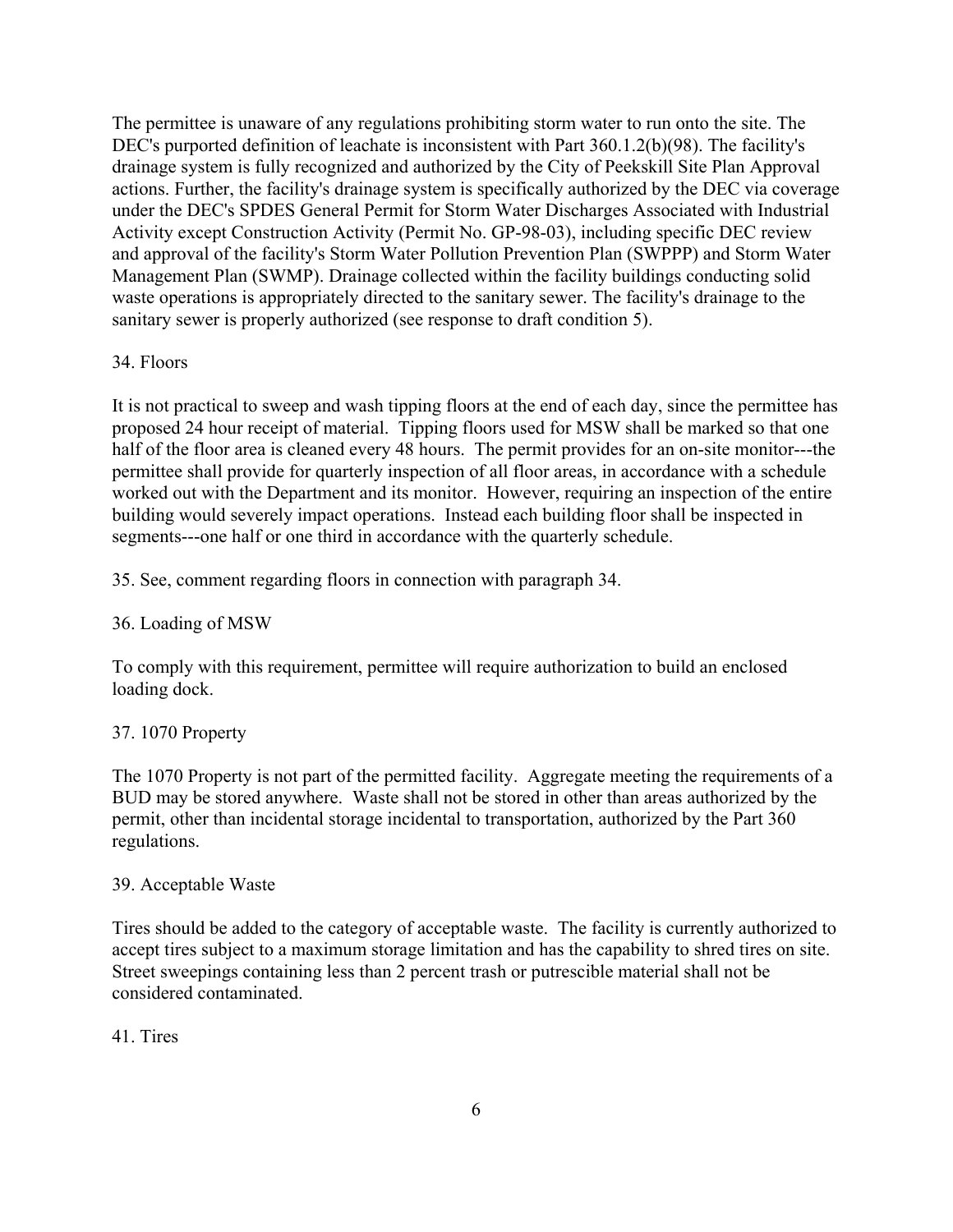The facility currently authorized to accept tires and the permittee objects to a prohibition of accepting bulk loads of tires.

# 42. Storage of Recyclables

Permittee proposal:

"Recyclables recovered from the C&D debris may not be stored onsite for more than sixty (60) days, without the written approval of the Department, except that rock, mulch, clean fill, and other manufactured products intended to be used may be stored for 180 days."

The purpose of this change is to allow the facility to accommodate market conditions for recyclables and to stockpile materials used in construction to meet variations in seasonal demand.

# 43. Recyclables

Strike paragraph as duplicative of paragraph 42, not required by Part 360, overly burdensome, and inconsistent with the objective of maximizing recycling.

## 44. Hours of Operation

Permittee's proposed hours of operation:

The facility shall receive waste only between 6:00 AM to 7:00 PM Monday through Friday and from 6:00 AM to 5:00 PM on Saturdays at the 1011 Lower South Street parcel and from Monday 4:00 AM to Saturday 6 PM at the 1017 Lower South Street parcel. **All outside processing** operations shall end by 7:00 P.M. daily (5:00 PM Saturday), except facility maintenance. All facility maintenance activities shall be limited to those of a nature that do not constitute an off site nuisance, as determined in the Department's sole discretion. No Sunday operations are allowed. The facility shall not operate on the following Legal Holidays: New Year's Day, Memorial Day, Independence Day (July)

# 49. Storage Limitations

Paragraph is duplicative other conditions.

# 58. Office Space for Monitor

Permittee objects to this open ended requirement but will consider reasonable accommodation for on-site monitor consistent with available space at the facility.

# 59. Funding for Monitor